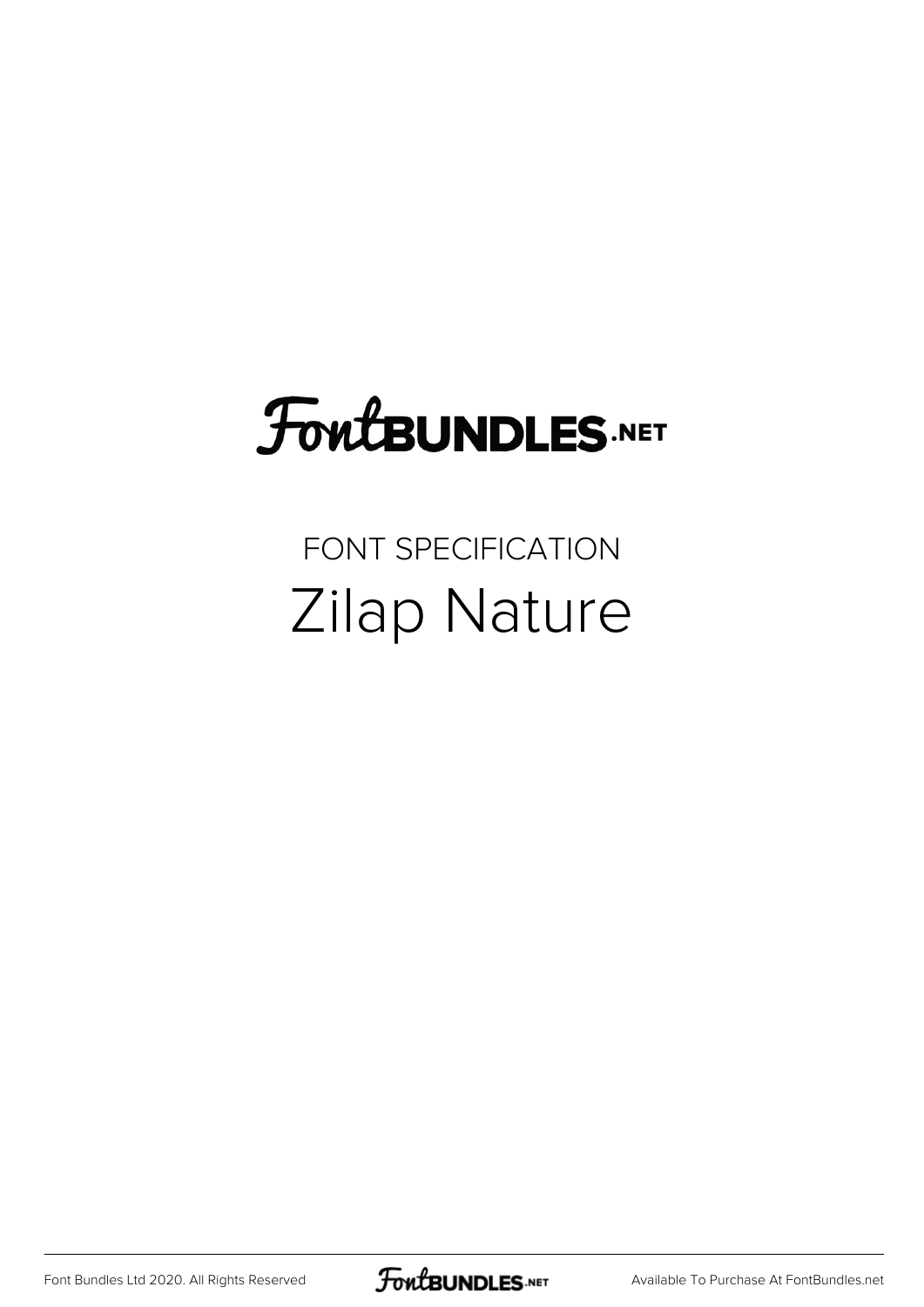#### Zilap Nature - Regular

**Uppercase Characters** 

## ၯၛႜၛၜၛၟၜႃၟၜႜၯၜၛၜၟၛၜ႞ ဤ၅) တမြော်တွေမှာ အေ့ရာရ ၂ ရ/ရ)/  $\alpha$  oy  $\sigma$

Lowercase Characters

### ABCDEFGHIJKLMNOPQRS **TUVWXYZ**

**Numbers** 

#### 0123456789

**Punctuation and Symbols** 

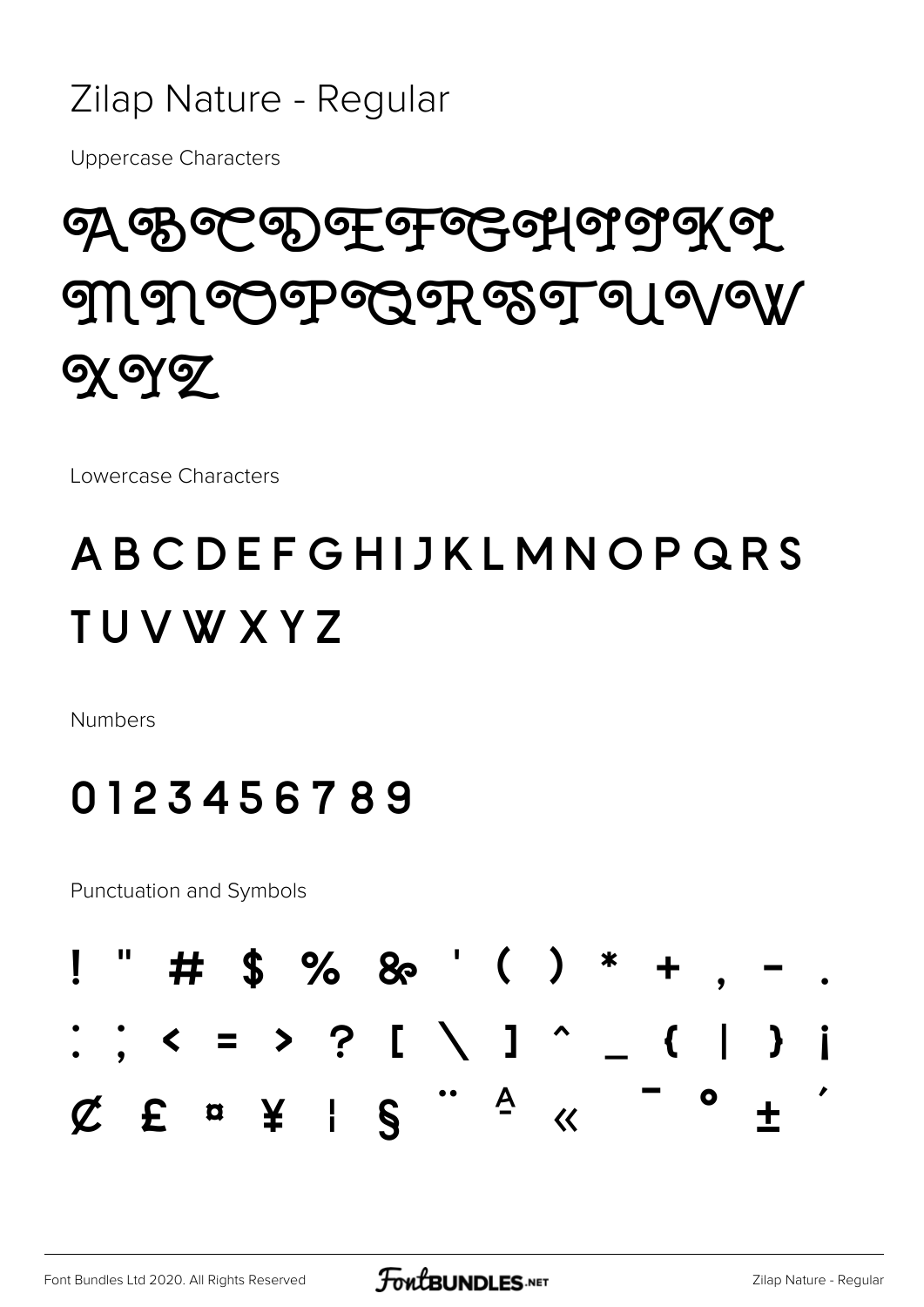All Other Glyphs

# 咳 咳 咳 咳 咳 咳 压 空 哇 <u>சு சேர் வந்து வந்து வந்து வந்து வந்து வந்து வந்து வந்து வந்து வந்து வந்து வந்து வந்து வந்து வந்து வந்து வந்து</u>  $E_{\rm D}$  ၏ တဲ့ တဲ့ တဲ့ တဲ့ တဲ့ x တွ ရဲ့ ရဲ GI GI GÝ À Á Â Ã Ä Å ÆÇÈÉÊËÌÍ  $\hat{I}$

 $\overline{b}$ 

 $\lambda$